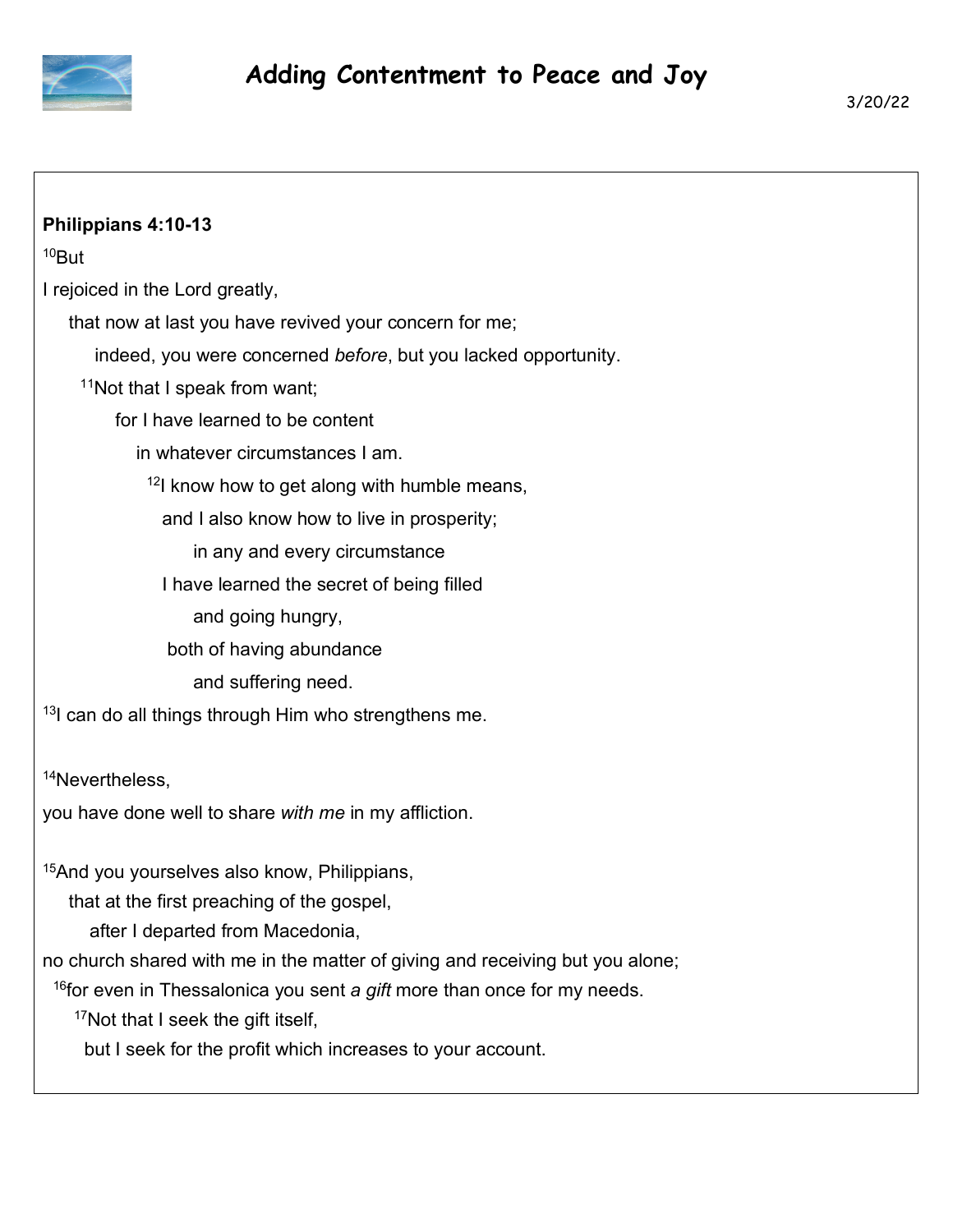## $18$ But

I have received everything in full, and have an abundance;

I am amply supplied,

having received from Epaphroditus what you have sent,

a fragrant aroma,

an acceptable sacrifice,

well-pleasing to God.

## <sup>19</sup>And

my God shall supply all your needs

according to His riches in glory in Christ Jesus.

<sup>20</sup>Now to our God and Father *be* the glory forever and ever. Amen.

<sup>21</sup> Greet every saint in Christ Jesus.

The brethren who are with me greet you.

<sup>22</sup>All the saints greet you,

especially those of Caesar's household.

 $23$ The grace of the Lord Jesus Christ be with your spirit.

**1 Timothy 6:6** …godliness *actually* is a means of great gain, when accompanied by contentment.

 $7$  For we have brought nothing into the world, so we cannot take anything out of it either.

<sup>8</sup> And if we have food and covering, with these we shall be content.

 $9$  But those who want to get rich fall into temptation and a snare and many foolish and harmful desires which plunge men into ruin and destruction.

 $10$  For the love of money is a root of all sorts of evil, and some by longing for it have wandered away from the faith, and pierced themselves with many a pang.

<sup>11</sup> But flee from these things, you man of God; and pursue righteousness, godliness, faith, love, perseverance *and* gentleness.

**1 Timothy 6:17** Instruct those who are rich in this present world not to be conceited or to fix their hope on the uncertainty of riches, but on God, who richly supplies us with all things to enjoy.

<sup>18</sup> *Instruct them* to do good, to be rich in good works, to be generous and ready to share,

 $19$  storing up for themselves the treasure of a good foundation for the future, so that they may take hold of that which is life indeed.

**Hebrews 13:5** Let your character be free from the love of money, being content with what you have; for He Himself has said, "I will never desert you, nor will I ever forsake you,"

 $^6$  so that we confidently say, "The Lord is my helper, I will not be afraid. What shall man do to me?"